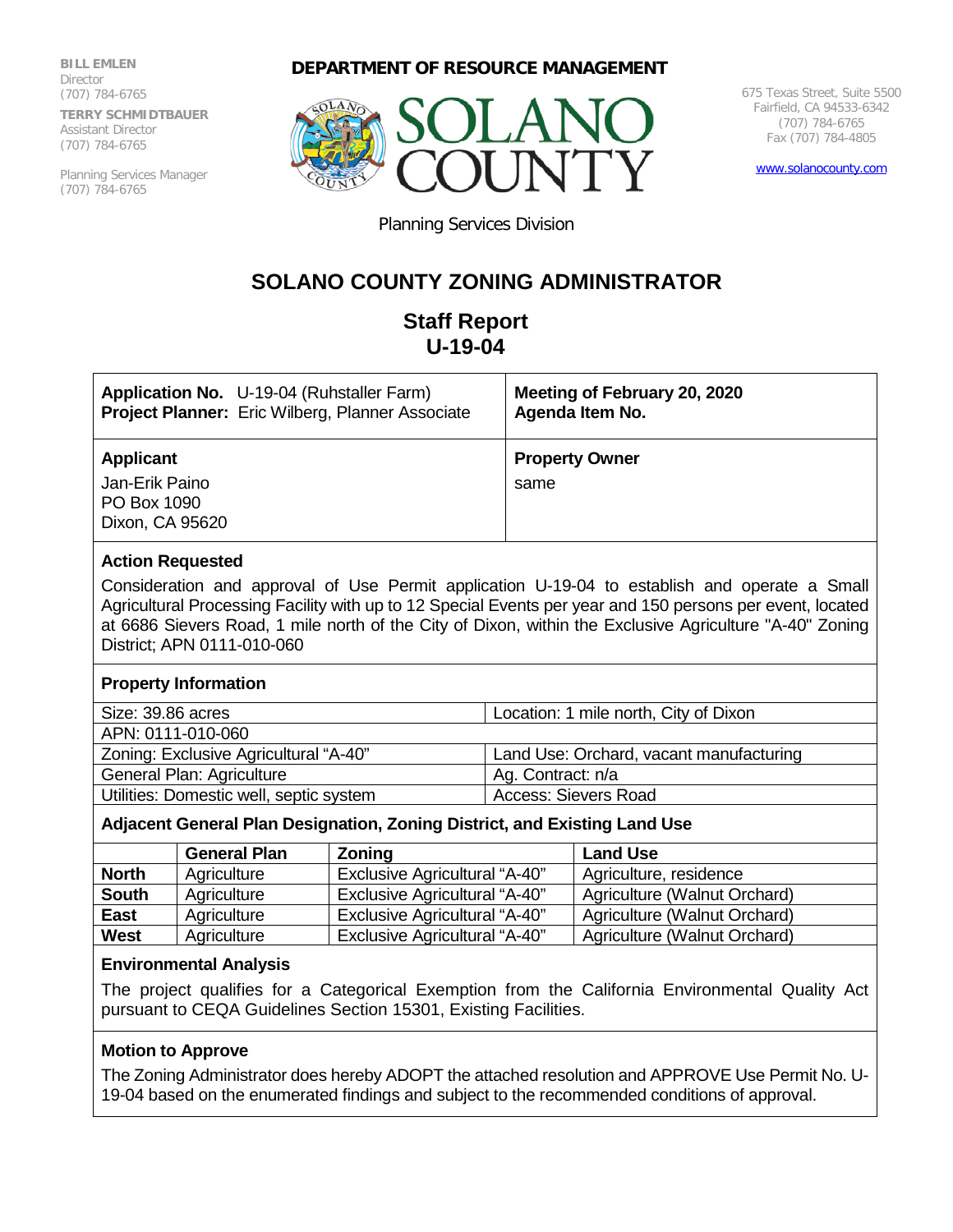# **SOLANO COUNTY ZONING ADMINISTRATOR RESOLUTION NO. XX**

**WHEREAS**, the Solano County Zoning Administrator has considered Use Permit Application No. U-19-04 of **J-E Paino** to establish and operate a Small Agricultural Processing Facility with up to 12 Special Events per year and 150 persons per event, located at 6686 Sievers Road, 1 mile north of the City of Dixon, within the Exclusive Agriculture "A-40" Zoning District; APN 0111-010-060, and;

**WHEREAS**, said Zoning Administrator has reviewed the report of the Department of Resource Management and heard testimony relative to the subject application at the duly noticed public hearing held on February 20, 2020, and;

**WHEREAS**, after due consideration, the Zoning Administrator has made the following findings in regard to said proposal:

**1. That the establishment, maintenance or operation of the use or building is in conformity to the General Plan for the County with regard to traffic circulation, population densities and distribution, and other aspects of the General Plan considered by the Zoning Administrator to be pertinent.**

The proposed Agricultural Processing Facility with Special Events is consistent with the goals, objectives and policies of the Solano County General Plan and Zoning Ordinance. Both businesses support agricultural operations within the region and are conditionally permitted land uses within the Exclusive Agriculture "A-40" Zoning District. As detailed in the Analysis of this report, the proposal meets or exceeds the general and specific land use regulations pertaining to this use.

**2. Adequate utilities, access roads, drainage and other necessary facilities have been or are being provided.**

The subject site has developed and proposed utilities, access off Sievers Road, and drainage necessary for the facility.

**3. The subject use will not, under the circumstances of this particular case, constitute a nuisance or be detrimental to the health, safety, peace, morals, comfort or general welfare of persons residing or working in or passing through the neighborhood of such proposed use or be detrimental or injurious to property and improvements in the neighborhood or to the general welfare of the County.**

As conditioned, the proposed facility will not constitute a nuisance to surrounding properties, nor will it be detrimental to the health, safety, or welfare of County residents.

**4.** The project qualifies for a Class 1 Categorical Exemption from the California Environmental Quality Act pursuant to CEQA Guidelines Section 15301, Existing Facilities. Class 1 consists of the operation, repair, maintenance, permitting, leasing, licensing, or minor alteration of existing public or private structures, facilities, mechanical equipment, or topographical features, involving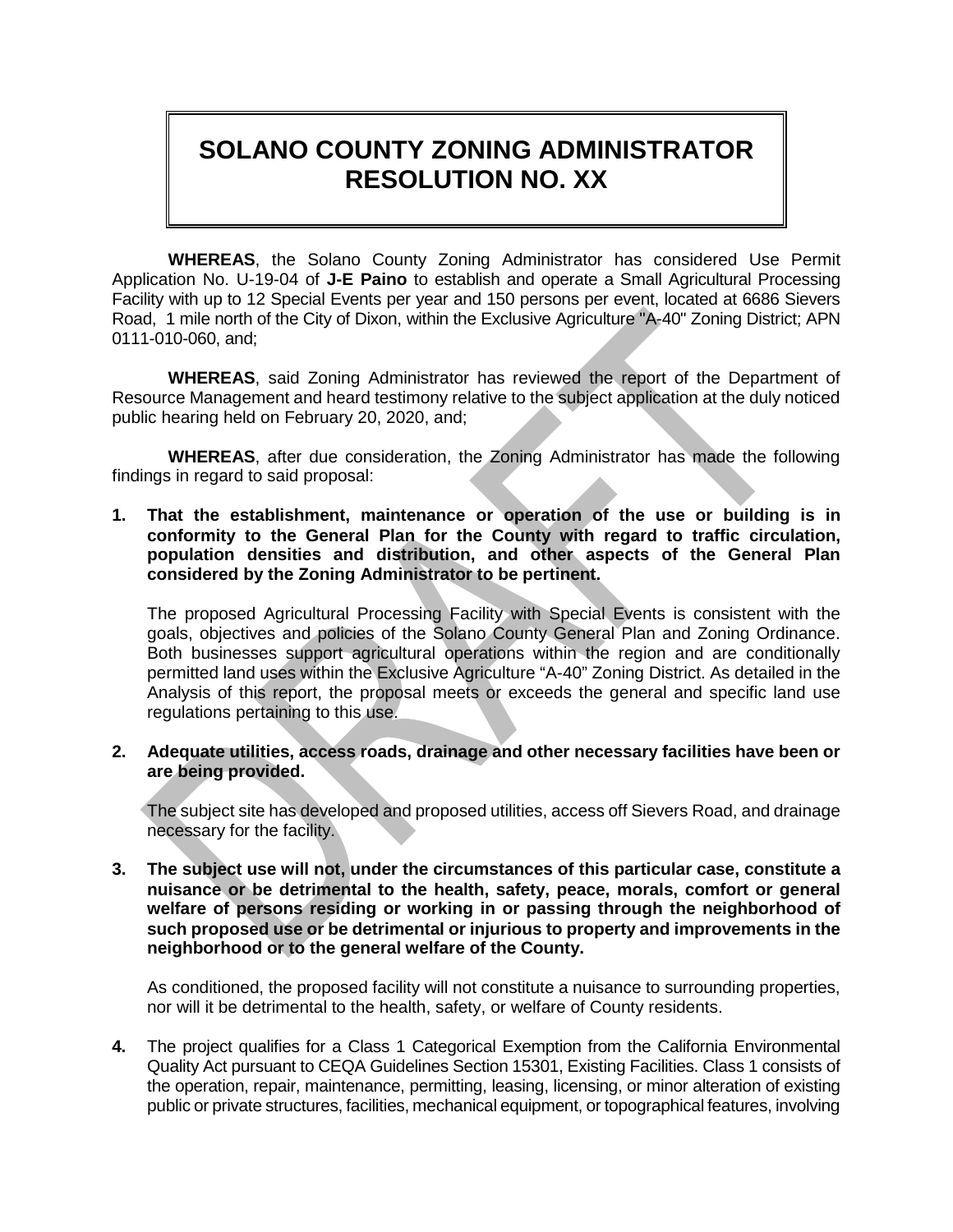negligible or no expansion of use beyond that existing at the time of the lead agency's determination.

**BE IT THEREFORE RESOLVED** that the Zoning Administrator has approved Use Permit Application No. U-19-04 subject to the following recommended conditions of approval:

# **General**

- **1.** The Small Agricultural Processing Facility with Special Events shall be established and operated in accord with the application materials and develop plans for Use Permit U-19-04, submitted April 4, 2019, as amended by the applicant (Ruhstaller Farm), as described and conditioned herein, and as approved by the Solano County Zoning Administrator. In the event of any conflict between the application materials and the project description or conditions set forth in this permit, the latter shall control.
- **2.** The permittee shall operate the facility within the 19,600 square foot structure, which includes a 9,500 sq. ft. Hop Processing area, 9,000 sq. ft. Production Brewery, 600 sq. ft. Tap Room, and 280 sq. ft. Patio area. No additional uses (including outdoor storage), activities, or new or expanded buildings or uses shall be established or constructed beyond those identified on the approved development plan. Any expansion or change in the use may require a new or modified use permit and further environmental review.
- **3.** Approval of the subject use does not include a secondary dwelling unit or agricultural employee housing. Should such uses be approved, they would be subject to a separate permitting process.
- **4.** The permittee is limited to 12 Special Events annually. Pursuant to Section 28.01 of the Solano County Zoning Regulations Special Events are defined as a facility offered for use by third parties for hire for the conduct of social gatherings or similar types of events. All activities open to the public shall be limited to the 600 square foot area designated on the approved plan as Tap Room and the adjacent 280 square foot patio area. The area shown on the plan submittal as a "meadow" shall not be used for public assembly of any type.
- **5.** The number of persons on-site shall be limited to the maximum occupancy assigned to the public assembly area of the facility, which includes the 600 sq. ft. Tap Room and 280 sq. ft. patio. Occupancy on-site shall not exceed 150 persons or the maximum occupancy of the public assembly area, whichever is less.
- **6.** All authorized Special Events shall start no sooner than 10 a.m. and end by 10 p.m. each day. Facility set up and clean up shall be allowed between the hours of 8 a.m. to 11 p.m. All guests of an Event shall be off the property by 10:30 p.m.
- **6. Indemnification.** By acceptance of this permit, the permittee and its successors in interest agree that the County of Solano, its officers and employees shall not be responsible for injuries to property or person arising from the issuance or exercise of this permit. The permittee shall defend, indemnify and hold harmless the County of Solano, its officers and employees from all claims, liabilities, losses, or legal actions arising from any such injuries. The permittee shall reimburse the County for all legal costs and attorney's fees related to litigation based on the issuance of and/or interpretation of this permit. This agreement is a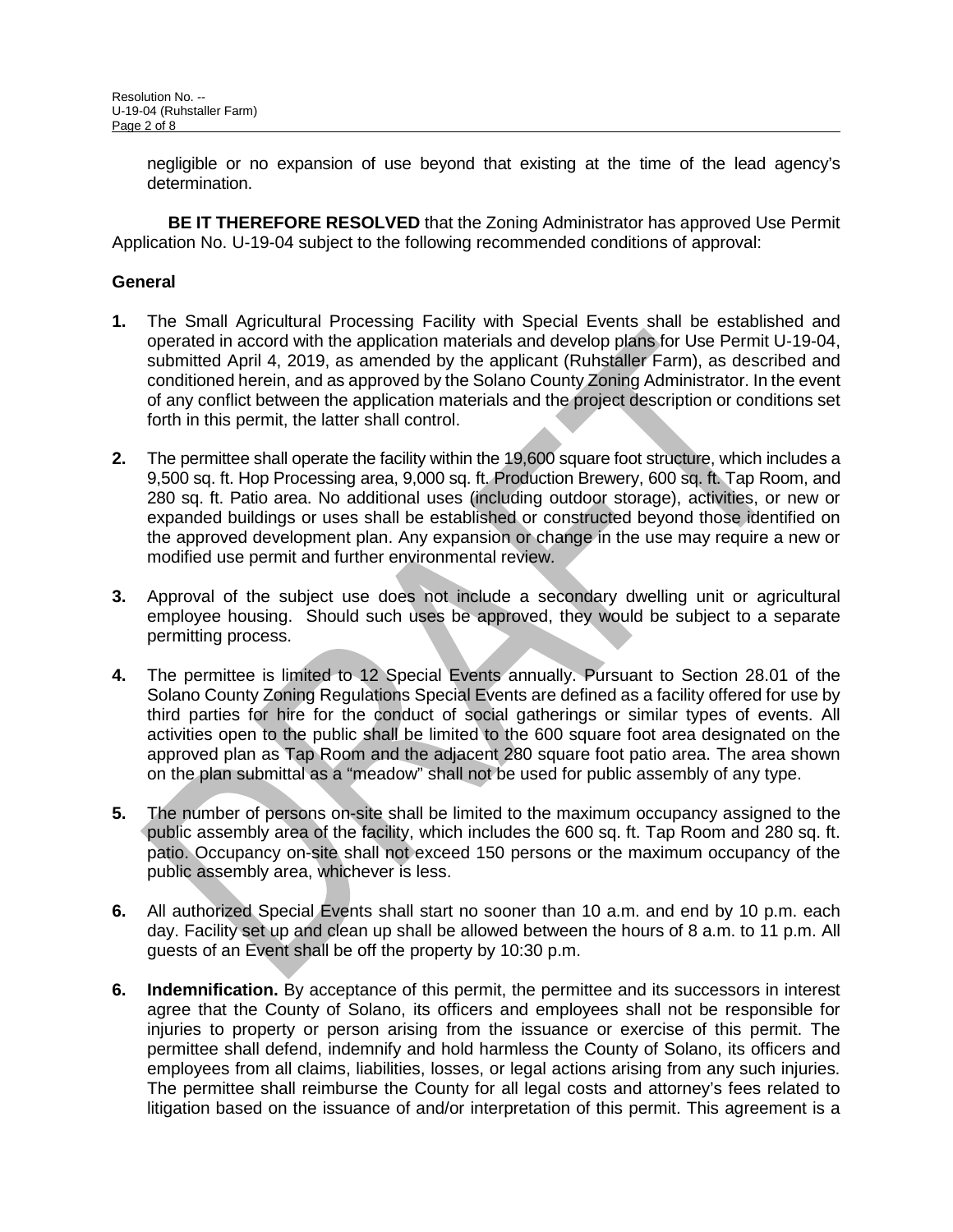covenant that runs with the land and shall be binding on all successors in interest of the permittee.

**7. Failure to Comply.** Failure to comply with any of the conditions of approval or limitation set forth in this permit shall be cause for the revocation of the use permit and cessation of the permitted uses at the Permittee's expense.

## **Site and Facility Improvements**

- **8. Access.** The site shall have two twenty-foot minimum width all-weather surface driveway connections to Sievers road. The permittee shall provide adequate truck loading area as required by the Zoning Administrator, together with ingress and egress designed to avoid traffic hazard and congestion.
- **9. Exterior Lighting.** Lighting capable of providing adequate illumination for security and safety shall be provided. Lighting shall be downcast and/or directed away from adjacent properties and public rights-of-way to prevent offensive light or glare**.**
- **10. Parking.** On-site parking shall be located in an open area with a slope of 10 percent or less, at a minimum ratio of 1 space per 2.5 attendees, on a lot free of combustible material.
- **11. Use of Existing Structures.** The use of existing permanent structures temporarily during events are limited to existing structures that are permitted for commercial and public assembly occupancy and are in compliance with Americans with Disabilities Act (ADA) where applicable. Any interior remodeling of an existing structure is limited to that needed to meet building occupancy and ADA requirements without expansion of the footprint.
- **12. New Permanent Structures.** Event activities may only be allowed in new structures where approved through a Conditional Use Permit. All new structures proposed for events shall be located off Class I and II soils as defined by the NRCS and are limited to structures that are permitted for commercial and public assembly occupancy and are in compliance with Americans with Disabilities Act (ADA) where applicable.

# **Operational and Performance Standards**

- **13.** The permittee shall take such measures as may be necessary or as may be required by the County to prevent offensive noise, lighting, dust or other impacts, which constitute a hazard or nuisance to surrounding properties.
- **14.** The premises shall be maintained in a neat and orderly manner and kept free of accumulated debris and junk.
- **15.** All uses of land and buildings shall be conducted in a manner that provides adequate controls and operational management to prevent dust, glare, vibration which are detectable beyond any property line, and noise that exceeds 65dBA LDN at any property line.
- **16.** Any use of land or buildings shall contain measures to manage storm water to prevent any potential contaminants, processing wastes or by-products from entering any natural or constructed storm water facility or canal, creek, lake, pond, stream or river.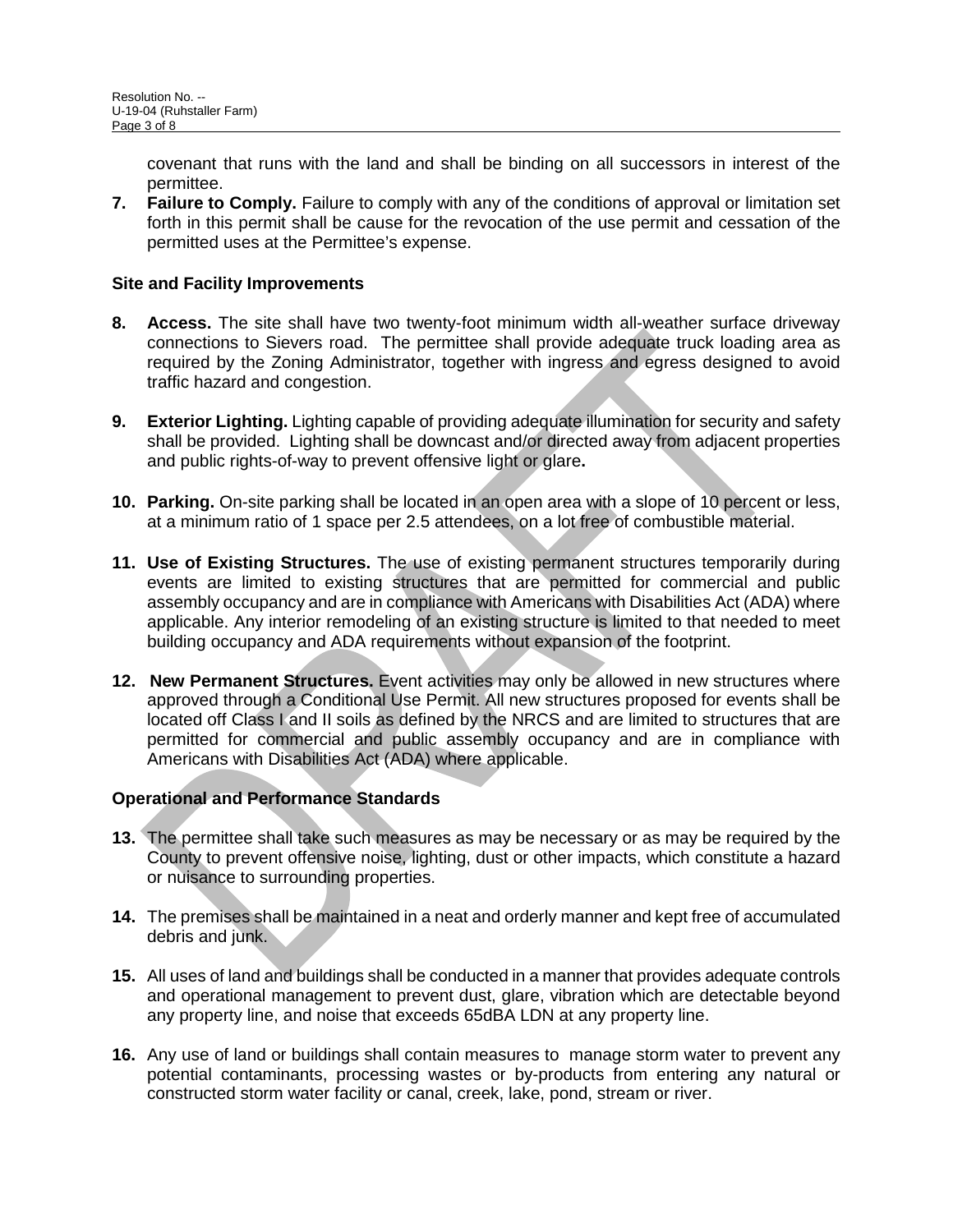**17.** Removal of natural material 1) shall be done in a manner that prevents offensive noise, dust, vibrations or standing water from occurring beyond any property line; 2) shall not create finished grades of a greater slope than two to one; and 3) shall be so located that generated traffic will not constitute a hazard or nuisance to surrounding property.

## **18. Solid Waste and General Liquid Waste Storage and Disposal.**

- a. All uses are prohibited from discharging liquid, solid, toxic, or hazardous wastes onto or into the ground and into streams, lakes, or rivers except as allowed by applicable local, State and federal laws and regulations.
- b. The handling and storage of hazardous materials, the discharge of hazardous materials into the air and water, and the disposal of hazardous waste in connection with all uses shall be in conformance with all applicable local, State and federal regulations.
- c. All burning of waste materials accessory to any use shall comply with the Yolo-Solano Air Quality Management District.
- d. The disposal or dumping of solid wastes accessory to any use, including, but not limited to, slag, paper and fiber wastes or other industrial wastes, shall be in compliance with applicable local, State, and federal laws and regulations.

#### **Business License**

**19.** The permittee shall secure and abide by the terms and conditions of a Business License issued by this Department for each business on site. This approved Use Permit shall constitute as the "Zoning Clearance" necessary to file for the license.

# **Building Division Conditions**

- **20.** Prior to any construction or improvements taking place, a Building Permit Application shall first be submitted as per Section 105 of the 2016 California Building Code. "Any owner or authorized agent who intends to construct, enlarge, or change the occupancy of a building or structure shall first make application to the building official and obtain the required permit."
- **21.** No building shall be used or occupied, and no change in the existing occupancy classification of a building or structure or portion thereof shall be made until the building official has issued a certificate of occupancy therefore as provided herein."
- **22. Site Accessibility Requirements**. The site and all facilities shall meet all of the accessibility requirements found in Chapter 11B of the 2019 California Building. The designer is required to design for the most restrictive requirements between ADA Federal Law and the 20169 California Building Code. The Solano County Building Division will be reviewing the plans for the most restrictive requirements of the two. There shall be a complete site plan, drawn to scale reflecting all site accessibility. The site shall be developed in a manner consistent with state and federal requirements for accessibility for disabled persons, including all parking area, aisles and paths of travel and structures. The applicant shall submit accessibility analysis prepared by a Certified Access Specialist (CAS). The analysis must state that the inspected structures and other site features meet both state and federal accessibility requirements or specify what corrections are necessary in order to comply. The permittee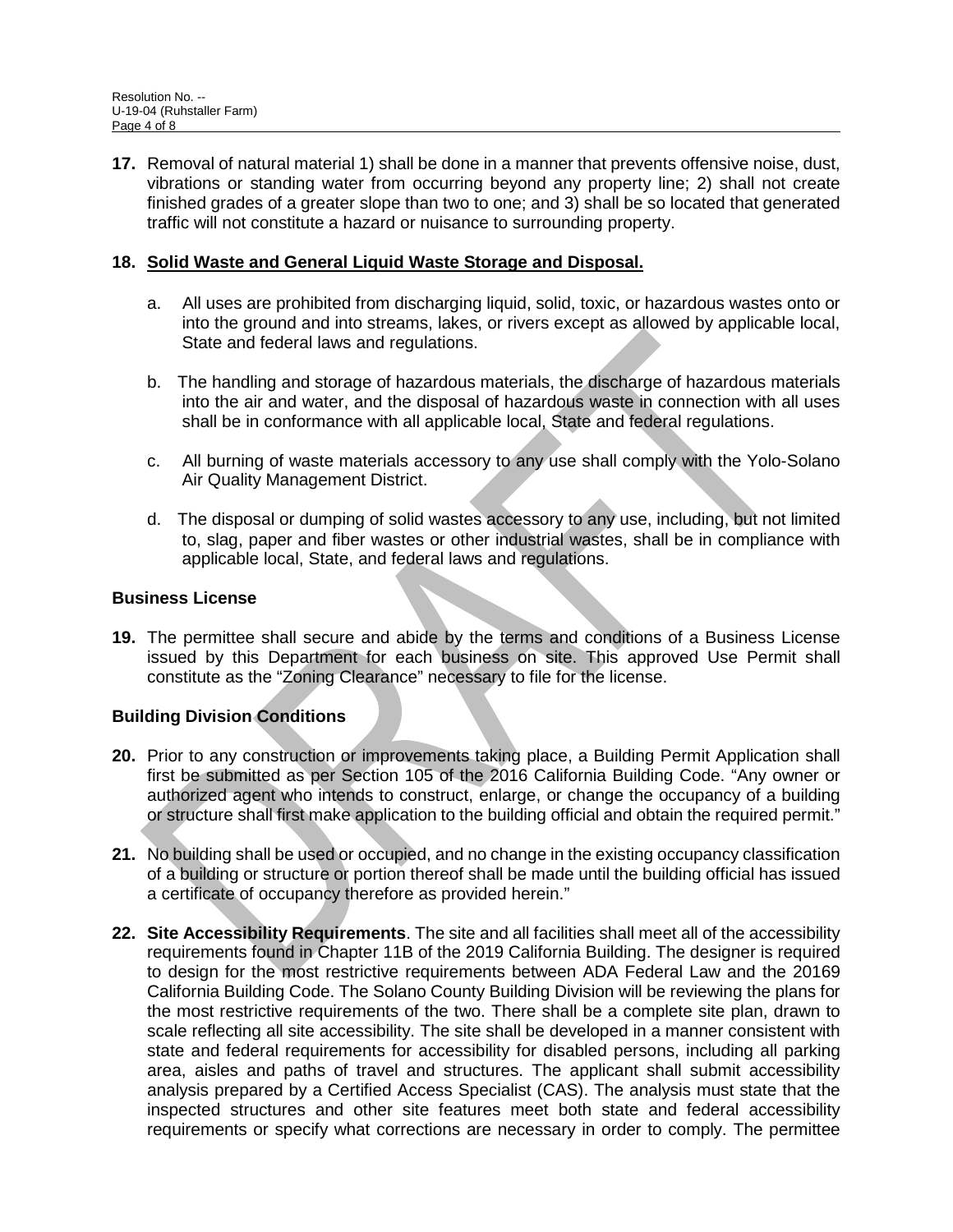shall make any necessary corrections identified by the CAS analysis. All accessible paths of travel and parking areas shall be a hard-scaped surface as specified by the CAS specialist and shall meet all of the worst case requirements between Chapter 11B of the 2019 California Building Code and the ADA Federal Law.

- **23.** The building permit plans shall include a code analysis as listed below and the design shall be under the 2016 California Codes and all current rules, regulations, laws and ordinances of the local, state and federal requirements. Upon building permit submittal, the licensed architect shall provide a code analysis for each building or structure such as:
	- a. Occupancy Classification
	- b. Type of Construction
	- c. Seismic Zone
	- d. Location on Property
	- e. Height of all buildings and structures
	- f. Square footage
	- g. Occupant Load
	- h. Allowable Floor Area
	- Height and Number of Stories
- **24.** Plans and Specifications shall meet the requirements as per Section 105 of the 2016 California Building Code. "Construction documents, statement of special inspections and other data shall be submitted in one or more sets with each permit application. The construction documents shall be prepared by a registered design professional where required by the statutes of the jurisdiction in which the project is to be constructed. Where special conditions exist, the building official is authorized to require additional construction documents to be prepared by a registered design professional." Electronic media documents are permitted when approved by the building official. Construction documents shall be of sufficient clarity to indicate the location, nature and extent of the work proposed and show in detail that it will conform to the provisions of this code and relevant laws, ordinances, rules and regulations, as determined by the building official."

# **Environmental Health Division Conditions**

**25. Potable Water Requirements.** The facility shall provide potable water as evidenced by a Public Water System (PWS) permit issued from the Division of Drinking Water of the State Water Resources Control Board, pursuant to the Health and Safety Code (HSC) §116275(h). The facility shall remain in compliance with all operating, monitoring, and reporting requirements of the Division of Drinking Water PWS permit for the duration of the use permit and comply with all Division of Drinking Water directives regarding the water system.

If the facility should fall below the daily water user threshold, or for any other reason no longer require the Division of Drinking Water PWS permit, the facility shall obtain a State Small Water System (SSWS) permit from Solano County, pursuant to the HSC §116275(n), regardless of the number of water connections onsite. The facility shall remain in compliance with all operating, monitoring, and reporting requirements of the Solano County SSWS permit for the duration of the use permit and comply with all Solano County Environmental Health directives regarding the water system.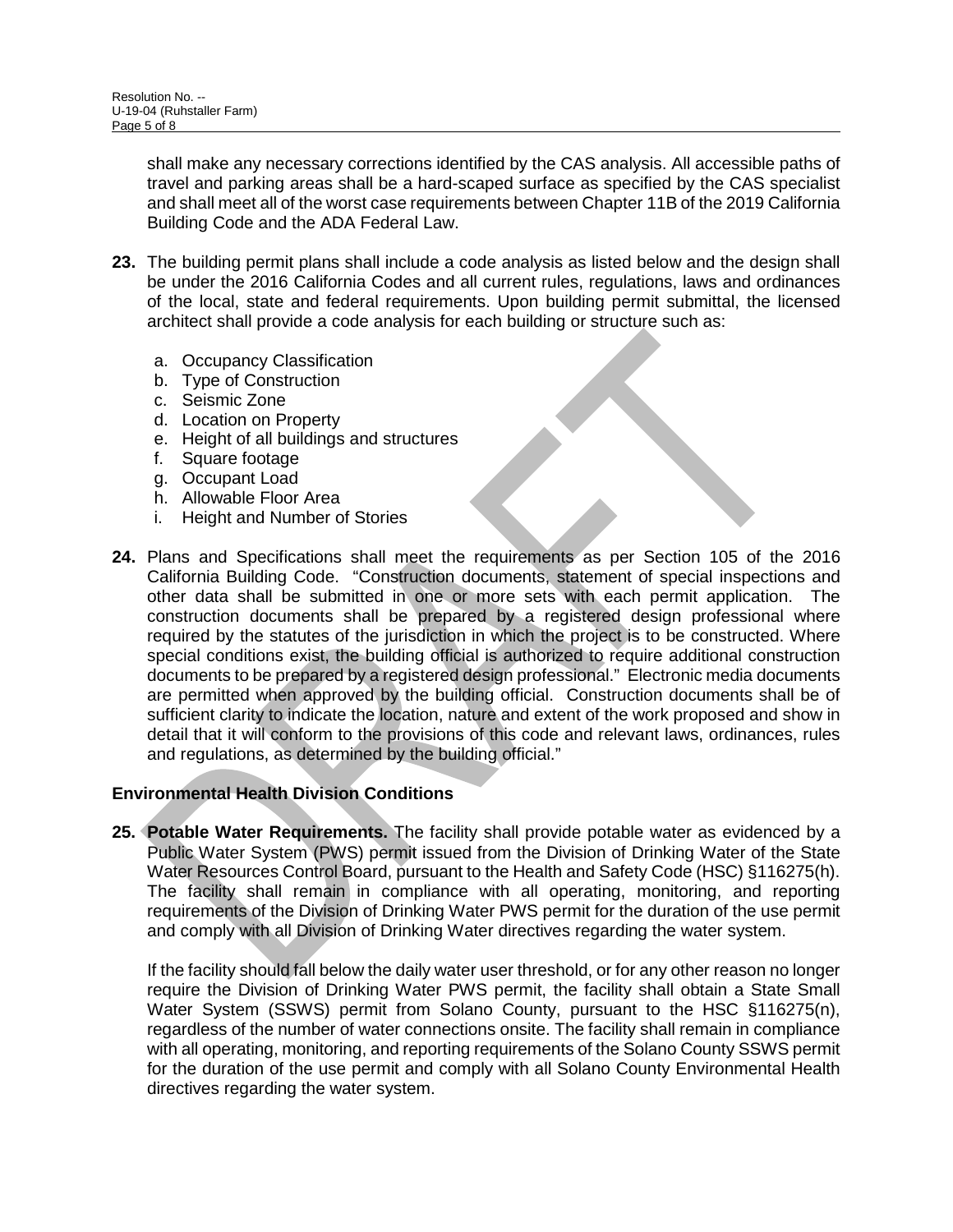- **26. Hazardous Materials Requirements.** The facility shall comply with all hazardous materials management, storage, handling, and reporting requirements. If the facility handles any hazardous material in quantities equal to or greater than 55 gallons of liquids, 200 cubic feet for gases, and/or 500 lbs. solids then they shall create a Hazardous Materials Business Plan (HMBP) and upload the HMBP to the online California Environmental Reporting System (CERS) within 30 days of exceeding the hazardous materials threshold quantities. The HMBP includes requirements for reporting the facility information, hazardous materials inventory, site diagram, emergency response plan, and an employee training plan.
- **27. Sewage Disposal Requirements.** For domestic wastewater, the facility shall construct and maintain adequate onsite wastewater treatment systems (OWTS) that are in compliance with Solano County Code Ch. 6.4: Sewage Standards and are designed to handle the daily maximum projected wastewater flows. The facility shall remain in compliance with all operation, maintenance, and reporting requirements of Environmental Health regarding the OWTS system for the duration of the use permit.

For process wastewater generated by the agricultural processing facility, the facility shall obtain Waste Discharge Requirements (WDRs), or similar written approvals, for the method of process wastewater disposal from the Central Valley Regional Water Quality Control Board (CV-RWQCB). The facility shall remain in compliance with all CV-RWQCB requirements regarding the disposal of its process wastewater.

- **28. Solid Waste.** The facility shall maintain adequate commercial garbage service onsite to prevent disease vector attraction, odors, and other nuisance factors.
- **29. Consumer Protection.** Catering or staging for Special Events are not allowed inside of any permitted permanent structures. Only caterers and mobile food facilities permitted in Solano County are allowed to provide food service for Special Events.

Any event which meets the definition of a Community event in the California Retail Food Code is not permissible.

# **Planning Services Division**

**30. Sign Permit.** A sign permit for all existing or proposed signs shall be applied for and granted prior to the commencement of the use.

# **Public Works – Engineering**

- **31.** The permittee shall apply for, secure and abide by the conditions of a grading permit for any grading on the property including, but not limited to, building site preparation, access improvements, parking areas and walkways, as well as any onsite grading exceeding a total of 5,000 square feet. In addition, grading permits shall be secured for any future grading or drainage improvements on the property. Public Works Engineering will require the submittal of a drainage plan showing all offsite and onsite improvements necessary to manage storm water issues related to this development.
- **32.** The permittee shall apply for, secure, and abide by the conditions of an encroachment permit to upgrade existing driveway(s) to commercial driveway standards. The access must be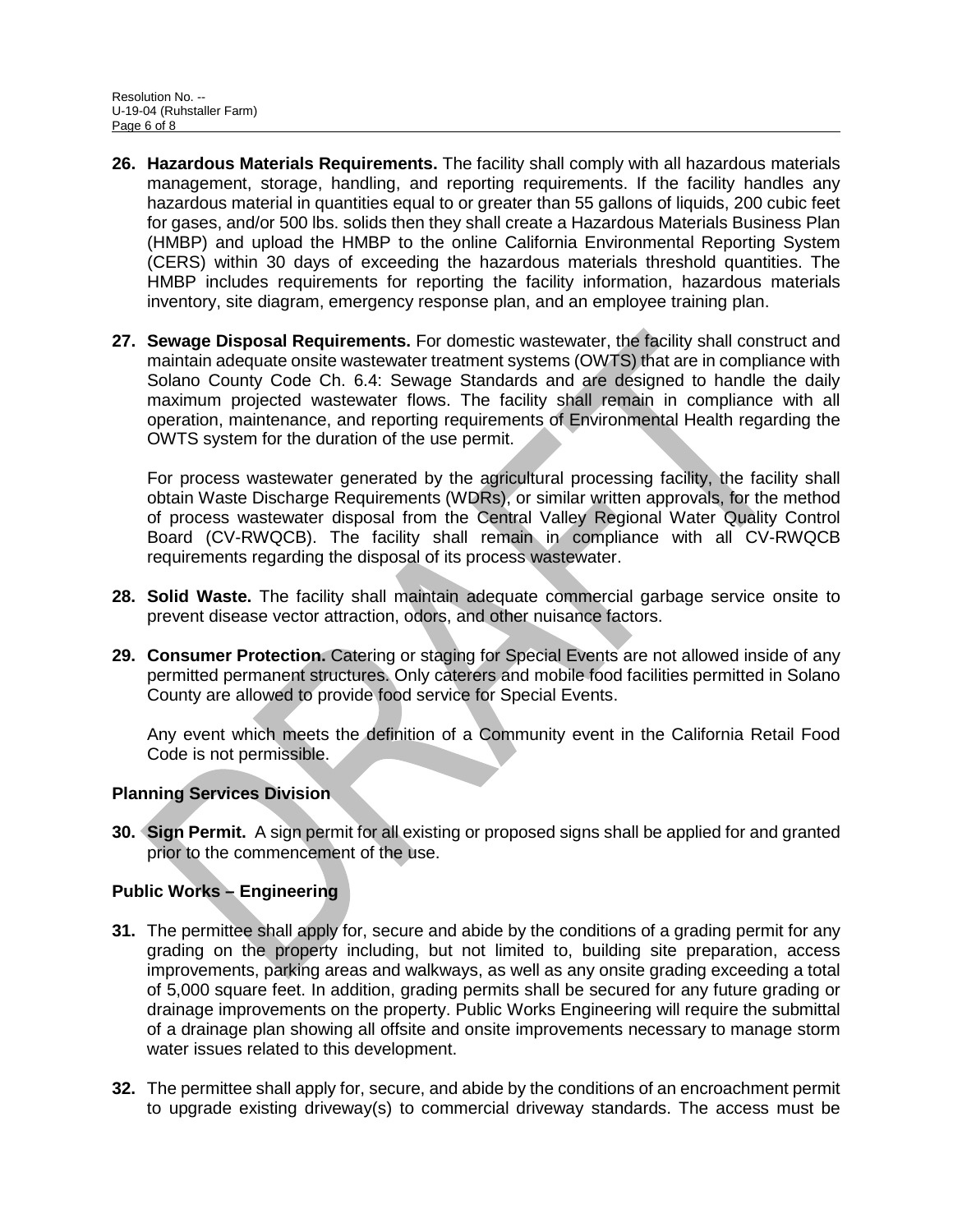maintained in such a manner as to prevent soil, rocks, and debris from tracking onto Sievers Road.

**33.** Off-site parking within the Sievers Road public right-of-way shall be prohibited. **Local, Regional, State, and Federal Agencies**

#### **Dixon Fire Protection District**

- **34.** Plans submitted for building permit must meet all requirements of the Uniform Building and Fire Codes. Occupancies will be determined by the County Building Official for restrictions.
- **35.** New buildings may require protection by an automatic fire sprinkler system. System plans must be submitted to the Suisun Fire Protection District for permit, plan review and field inspections. Other Fire Protection Systems and Alarms may be required pending occupancy use.
- **36.** Public events on-site may have special requirements.
- **37.** Access Road and building approach must meet County and Fire Code Standards.
- **38.** Occupant load and exits will be determined upon submission of plans for building permit.
- **39.** The access road must meet all Solano County requirements for use as a commercial driveway. This may include adequate turning radius or approved turnarounds capable of supporting fire apparatus.
- **40.** Any gate entrances shall be at least 16 ft. wide. If gate is locked, it will be required to be provided with approved fire department access device.
- **41.** Prior to issuance of building permits, all requirements of the Dixon Fire Protection District shall be met.
- **42. Division of Drinking Water of the State Water Resources Control Board**. See Condition of Approval No. 25.
- **43. Central Valley Regional Water Quality Control Board (CV-RWQCB).** See Condition of Approval No. 27.

#### **Permit Term**

**44.** The permit shall be in effect for a five (5) year period with provision that a renewal may be granted if said request is received prior to the expiration date of February 20, 2025 and the use shall remain the same and in compliance with the conditions of approval.

\* \* \* \* \* \* \* \* \* \* \* \* \* \* \* \* \* \* \* \* \* \* \* \* \* \* \* \*

I hereby certify that the foregoing resolution was adopted at the regular meeting of the Solano County Zoning Administrator on February 20, 2020.

BILL EMLEN, DIRECTOR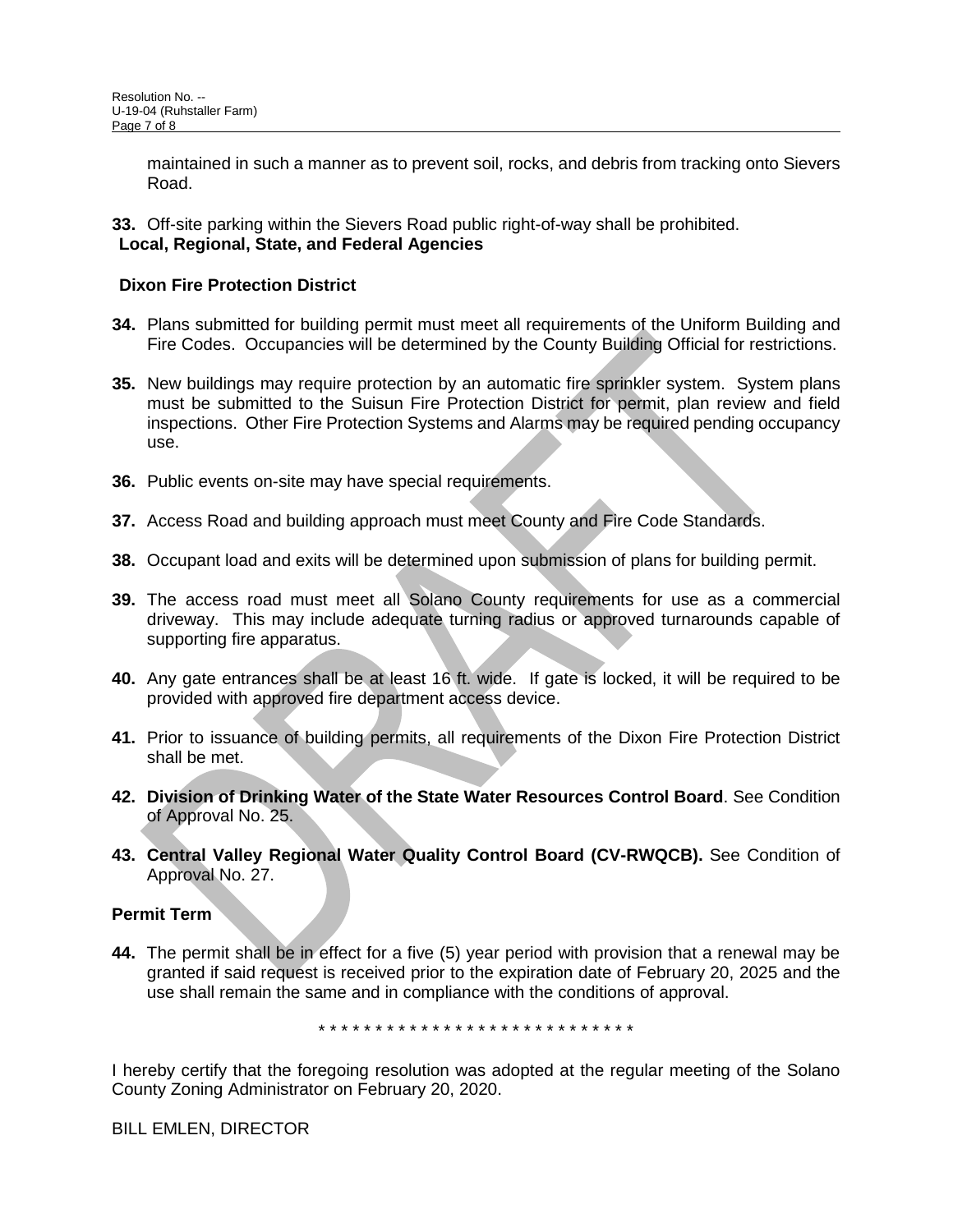RESOURCE MANAGEMENT

Terry Schmidtbauer, Interim Planning Program Manager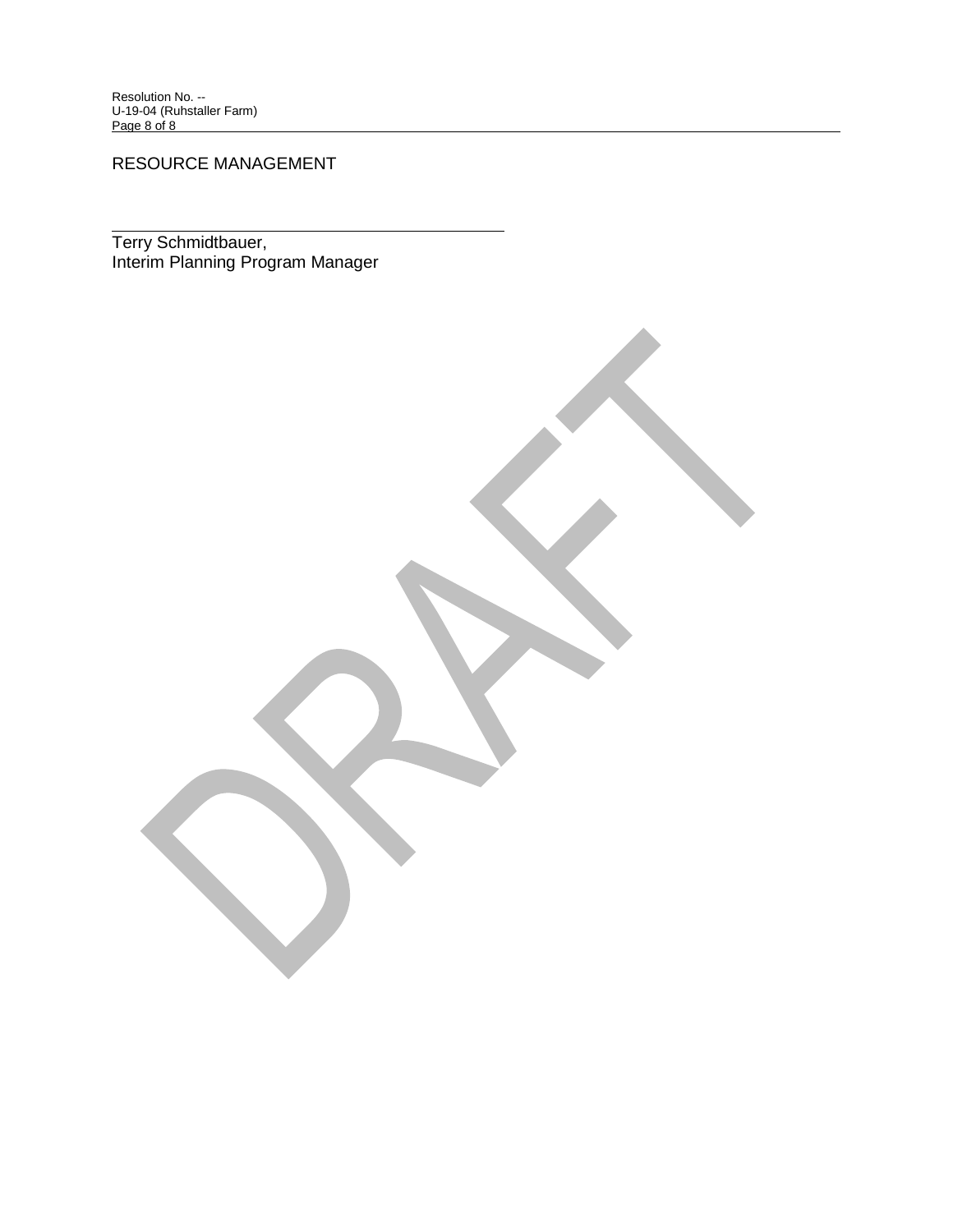# **SITE DESCRIPTION**

The subject property is located within unincorporated Solano County, 1 mile north of the City of Dixon. The site is situated within a predominantly agricultural setting identified as the Dixon Ridge Agricultural Region in the General Plan. Dixon Ridge is characterized as containing some of the best farmland in the region mostly producing field crops such tomatoes, alfalfa, and safflower. Land surrounding the subject site is planted in walnut orchard.

The 39.86 acre parcel is generally flat exhibiting slopes of less than six percent. The rectangular lot has frontage along Sievers Road. Development on-site is clustered within a 5 acre footprint at the northwest corner of the parcel. Existing infrastructure and buildings remain from the former Wellco Manufacturing facility. Approximately 26,000 square feet of former warehousing remain on-site, including a 19,600 sq. ft. structure to be converted to the hop processing facility, brewery, and taproom. In addition there is an existing 6,150 sq. ft. equipment and shop building which will not be utilized as part of the agricultural processing operation. Existing development is served by on-site water well, septic, and electrical service.

# **PROJECT DESCRIPTION**

The applicant (Ruhstaller Farm) is requesting approval of Use Permit application U-19-04 to establish and operate a Small Agricultural Processing Facility consisting of hop processing, production brewery, and an accessory taproom. Ruhstaller will grow, harvest, store, brew, and taste their estate grown hops on-site. Hops, like grapes, lie dormant in the winter. In the spring they begin growing with harvest occurring in late August through the end of September. The hops are immediately dried, baled, and stored in refrigerated units until brewed into beer. No warehousing would occur on-site. The hops are stored for between  $1 - 2$  years. The beer is stored for  $1 - 6$  weeks.

All processing including, Hop Picker and Baler, Kilns, Brew House, Packaging, and Cold Storage would occur within the existing 19,600 sq. ft. metal structure. Remodeling and upgrades to the existing structure would occur to accommodate the change in use and occupancy as well as bring the building up to current Building Code and Americans with Disability Act (ADA) standards. The applicant anticipates producing 75,000 cases of beer annually at this facility. Twelve full time and 25 part time employees are expected to work at this location. A 600 sq. ft. Tap Room (tasting room) and associated restroom facilities would also be developed within the existing structure. A 280 sq. ft. patio will be available for tasting adjacent to the proposed Tap Room. There will be no food service associated with the facility. The project involves developing a 3.5 acre Hop Yard, surrounding the processing building to the south and west. Parking will be provided east of the existing development.

The project also involves utilizing the facility for use by third parties for hire for the conduct of social gatherings or similar types of events. The Special Event Facility would operate up to 12 events per year and up to 150 persons per event.

#### **ENVIRONMENTAL ANALYSIS**

The project qualifies for a Categorical Exemption from the California Environmental Quality Act pursuant to CEQA Guidelines Section 15301, Existing Facilities. Class 1 consists of the operation, repair, maintenance, permitting, leasing, licensing, or minor alteration of existing public or private structures, facilities, mechanical equipment, or topographical features, involving negligible or no expansion of use beyond that existing at the time of the lead agency's determination.

The project involves the remodel and utilization of an existing agricultural manufacturing facility as an agricultural processing facility. The existing agricultural use of the property (35 acre walnut orchard) would remain unchanged as a result of this use permit.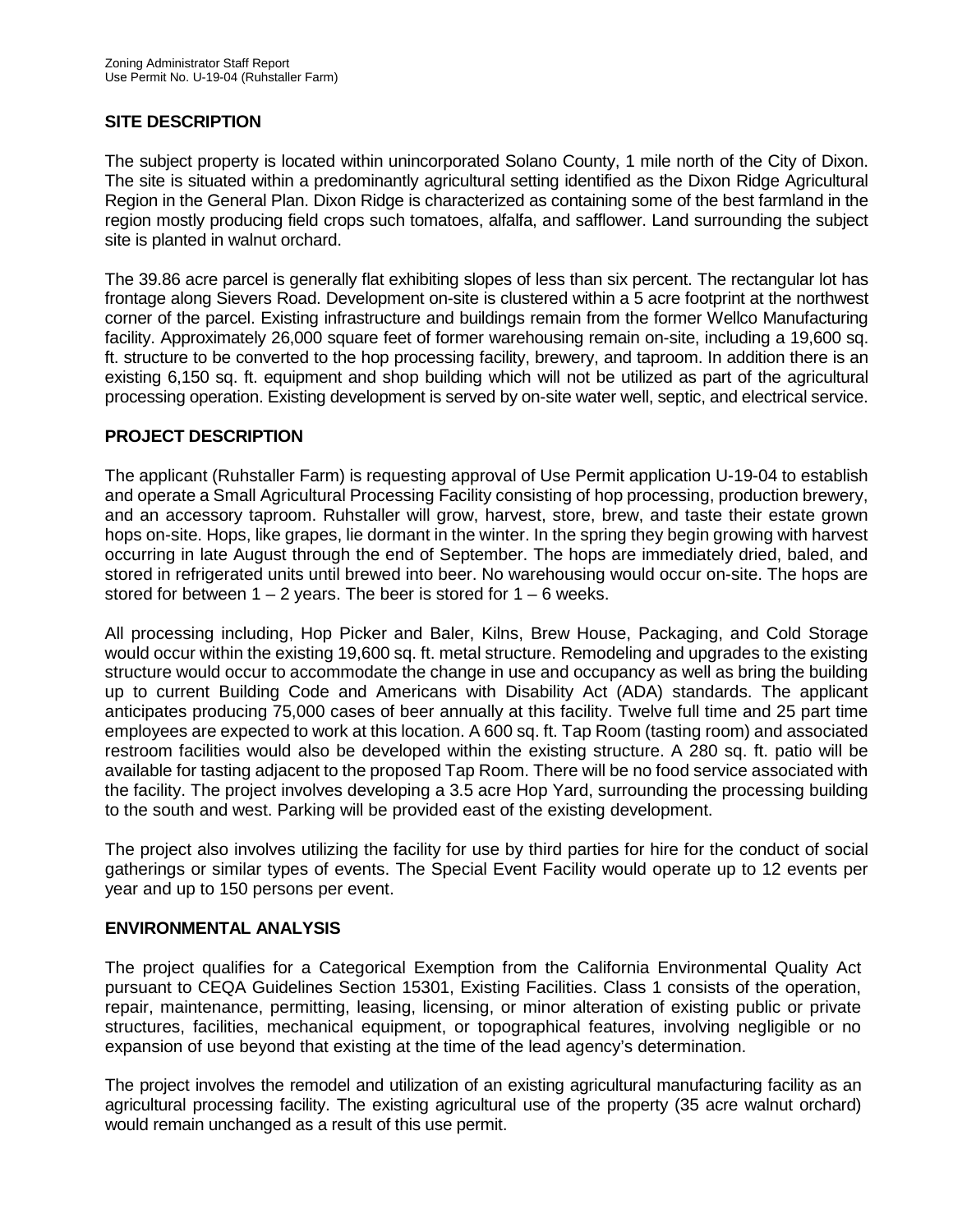#### **DISCUSSION:**

#### **General Plan**

The property is designated as Agricultural by the 2008 Solano County General Plan which is intended to protect areas devoted to the practice of agriculture. Crop production and agricultural processing activities are consistent with this land use designation.

#### **Zoning**

The property is zoned Exclusive Agriculture (A-40) which permits agricultural processing facilities. As a part of the project, the applicant is proposing up to 12 special events per year with a maximum attendance of 150 persons. The facility as proposed may be approved with a use permit.

#### **Williamson Act**

The property is not governed by a Williamson Act contract.

#### **Development Review Committee**

The project was referred to the Development review committee for Solano County. Comments were received from the Environmental Health, Public Works and Building and Safety Divisions. Their requirements have been incorporated into the conditions of approval (Attachment A Resolution).

#### **Outside Agency Review**

The project was also referred to several outside agencies, including:

- 1. City of Dixon
- 2. Dixon Fire District
- 3. CalTRANS

As of the writing of this report, staff has received comments from the Dixon Fire District.

#### **Public Correspondence Received to Date**

As of the writing of this staff report, we have received no correspondence with respect to this application.

#### **Conclusion**

It is the conclusion of staff that the project as proposed is consistent with all applicable plans and policies of Solano County.

# **FINDINGS:**

Staff is recommending that the Zoning Administrator make the following findings in support of approving Use Permit U-19-04:

**1. That the establishment, maintenance or operation of the use or building is in conformity to the General Plan for the County with regard to traffic circulation, population densities and distribution, and other aspects of the General Plan considered by the Zoning Administrator to be pertinent.**

The proposed Agricultural Processing Facility with Special Events is consistent with the goals, objectives and policies of the Solano County General Plan and Zoning Ordinance.